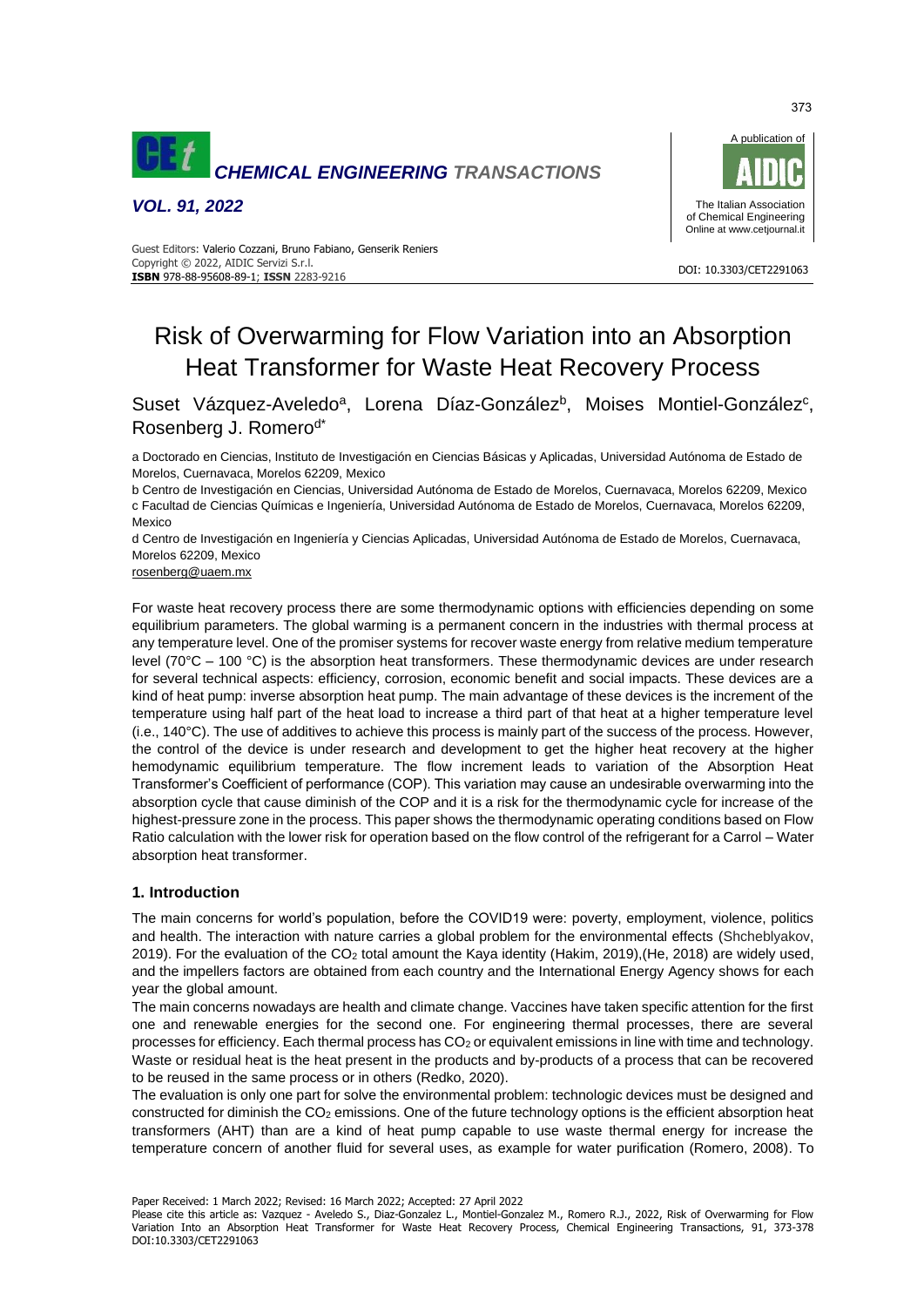reduce CO<sub>2</sub> emissions there is effort by several institutions to analyze the heat recovery applications for all processes. Almost 180 million heat pumps were used for heating in 2020 (IEA,2021).

The components of AHT are basically heat exchangers, named: Generator, Condenser, Evaporator, and Absorber, which work in a thermodynamic cycle with heat exchange in all of them and simultaneous material and heat exchange in two of them. These types of equipment work with three levels of temperature and two levels of pressure and present characteristics of the work cycle since these absorption systems operate with a working mixture that is a combination of a working fluid and an absorbent, as can be seen in Figure 1. Therefore, the behavior of the absorption cycle depends on the thermodynamic, chemical, and physical properties of the working fluid and the absorbent.

Different variables such as temperature, pressure, concentration, power, and fluid flows at different densities are present in the absorption cycle, resulting in a very complex process. The operation of the thermodynamic cycle is influenced by disturbances such as the ambient temperature, which limits the behavior of the condenser since it necessarily requires an exchange with the environment. In addition to this, the equipment cannot be self-regulating, resulting in the system going to the most unfavorable conditions such as crystallization, pressure increase, and condensation flow. These three conditions mentioned above lead to the thermodynamic cycle being inhibited and consequently not achieving its objective, in addition to the damage to equipment and operators. In this work, a risk for the operating design for an absorption heat transformer is shown, the main risk is due to the heat load increment from absorber that may overwarm the generator unit. A strategy to avoid it for Carrol – water pair used into a single stage heat transformer is based on the temperature values with lower delivered heat from absorption compared with COP variation.



Figure 1. Schematic diagram for single stage absorption heat transformer

## **2. Methodology**

Different technologies are available for heat recovery from a low-temperature waste source. Absorption systems are one of the technologies used for heat recovery; and particularly Absorption Heat Transformers, which are a type of absorption heat pump whose function is to increase the temperature of low-temperature heat sources to more useful levels (Rivera, 2015). AHT recover industrial waste heat with higher efficiency, lower environmental impact, and can be adapted to renewable energies such as solar or geothermal energy. In addition, they can be coupled to industrial processes, either for heat recovery for a secondary process (food drying, etc.) or the reentry of heat to the process (in the textile industry, in the chemical industry, and the production of paper, etc.). The performance of a heat pump, in general, is expressed by the operating coefficient (COP), which is the relationship between the energy delivered by the heat pump and the energy supplied. Thermodynamic model and artificial neural network are used to estimate the Coefficient of performance for an absorption heat transformer (Hernández, 2009) where this parameter is calculated as the ratio of useful heat for the absorption process ( $Q_{AB}$ ) by the total amount of the waste thermal energy used into the vapor generator ( $Q_{GE}$ ) and heat into the relative high pressure evaporator  $(Q_{EV})$  and the power of the positive displacement pump (PD) located into the vapor generator and absorber ( $PD_1$ ) and into the condenser and evaporator ( $PD_2$ ). Eq(1).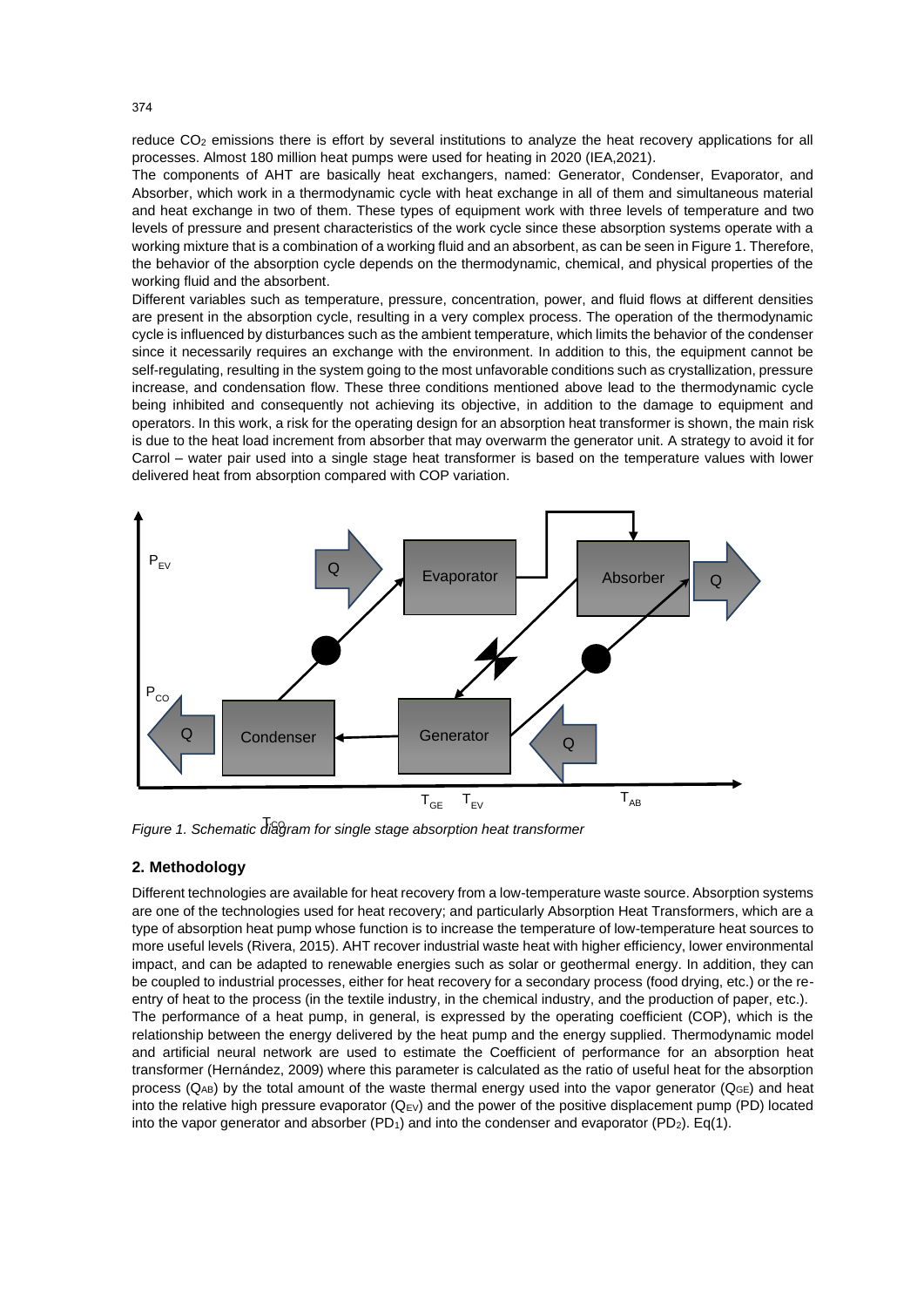$$
COP = \frac{Q_{AB}}{Q_{GE} + Q_{EV} + PD_1 + PD_2} \tag{1}
$$

where  $Q_{AB}$ : is the useful heat for the absorption process [kW],  $Q_{GE}$ : represent the amount of the waste thermal energy used into the vapor generator [kW],  $Q_{EV}$ : is the heat into evaporator [kW] and  $PD_1$  and  $PD_2$ : is the power of the positive displacement pump into pump 1 and 2 [kW].

The COP is a measure of the saved energy for each thermal process with an absorption heat transformer. In 2019, nearly 20 million households purchased heat pumps (IEA, 2020). Most of them were connected to fossil fuel, but for sustainable future, the compression heat pump must be substituted with absorption heat pumps. Each heat load for absorber, condenser, vapor generator and evaporator, are calculated based on enthalpies for the Carrol – water pair, this work is based take the data from a previous paper (Romero, 2008) from our facility. It is calculated as Eq(2):

$$
\Delta Q_i = \sum_{j=1}^n m_j h_j \tag{2}
$$

where: i: represents the number of each device,  $\Delta Q_i$ : represents the variation of thermal power in each device [kW],  $m$ : refers to mass flow [kg/s], j: inputs or outputs of each device,  $n$ : number of devices, and  $h$ : enthalpy [kJ/kg]

The useful heat is recovered in the higher temperature of the thermodynamic cycle with mineral oil at secondary circuit flow. This flow is usually designed as function of the power of the single stage heat transformer. The ideal behavior for this heat transfer process is assumed as a product of mass flow (m), heat capacity (Cp) and temperature variation, Eq(3):

$$
Q_i = m_i C p_i \Delta T_i \tag{3}
$$

where:  $Cp$ : is the heat capacity [kJ/kg °C] and  $\Delta T$ : is the temperature variation [°C]

For absorption process, the heat balance is based on the enthalpy values. The enthalpy is a thermodynamic magnitude function of mass concentration and the instantly temperature for each steady state condition into an operating condition. For Carrol – water similar to lithium bromide – water pair (Romero, 2011) the highest temperatures into the absorption are close to crystallization risk as reported in a previous work (Rivera, 2002). To avoid this risk, it is desirable to evaluate the variation of  $Q_i$  for absorption process as function of COP. If the heat is not removed as fast the absorption process occurs then the pressure into the absorber unit would increase by thermodynamic equilibrium.

#### **3. Results**

For the risk analysis, operating conditions for a single stage heat transformer (SSHT) were calculated with an absorption temperature at 140 °C as objective, from waste heat close to 100 °C, and surrounding to allow condensation process at 30 °C. The evaporation temperature variation is the only possibility in the experimentation. The temperature data is shown in Table 1. This risk is not previously analyzed for authors.

*Table 1: Temperatures, Pressure and Carrol - water concentration for selected operating conditions for risk analysis*

| Case | TGE | Tco | TEV | TAB | Pco  | $P_{EV}$ | <b>XAB</b> | XGE  |
|------|-----|-----|-----|-----|------|----------|------------|------|
|      | °C  | °C  | °C  | °C  | mmHq | mmHg     | %w         | %w   |
| 1    | 100 | 30  | 70  | 140 | 31.9 | 233.6    | 74.8       | 79.4 |
| 2    | 100 | 30  | 75  | 140 | 31.9 | 288.9    | 72.5       | 79.4 |
| 3    | 100 | 30  | 80  | 140 | 31.9 | 354.9    | 70.1       | 79.4 |
| 4    | 100 | 30  | 85  | 140 | 31.9 | 433.1    | 67.8       | 79.4 |
| 5    | 100 | 30  | 90  | 140 | 31.9 | 525.4    | 65.4       | 79.4 |
| 6    | 100 | 30  | 95  | 140 | 31.9 | 633.4    | 62.9       | 79.4 |
| 7    | 100 | 30  | 100 | 140 | 31.9 | 759.4    | 60.3       | 79.4 |

375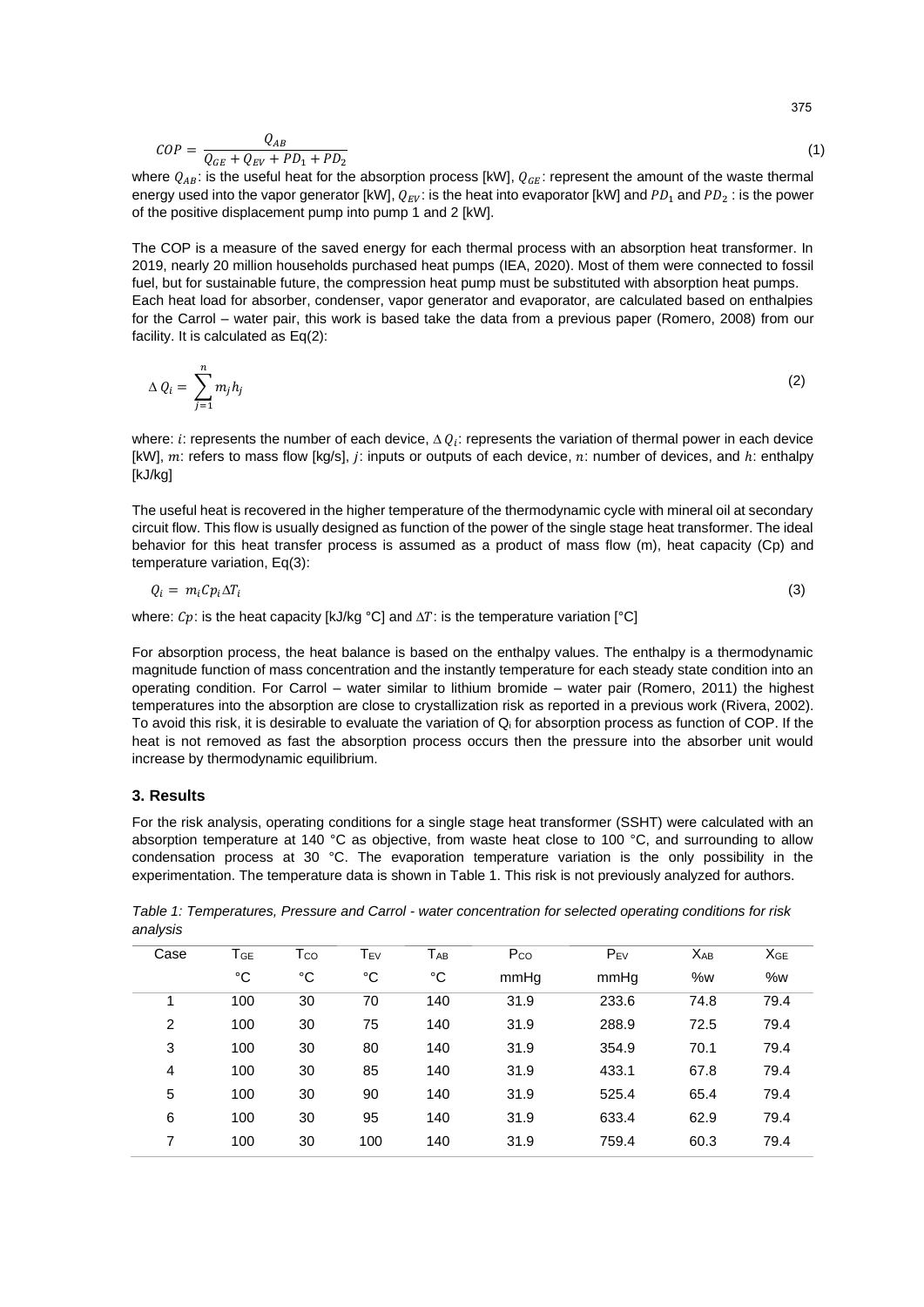The Carrol – water mass concentration and the equilibrium pressure for selected conditions are show also in Table 1 and the mass flow for the selected heat load is show in Table 2, for 7 analyzed cases with evaporator power was defined as constant power.

| Case           | $MGE \rightarrow CO$ | $MAB \rightarrow GE$ | $MGE \rightarrow AB$ | QGE   | $Q_{EV}$ | $Q_{CO}$ | $Q_{AB}$ |
|----------------|----------------------|----------------------|----------------------|-------|----------|----------|----------|
|                | kg/s                 | kg/s                 | kg/s                 | kW    | kW       | kW       | kW       |
| 1              | 4.00E-04             | 6.90E-03             | 6.50E-03             | 0.620 | 1.000    | 1.023    | 0.597    |
| $\overline{2}$ | 3.99E-04             | 4.59E-03             | 4.19E-03             | 0.765 | 1.000    | 1.019    | 0.746    |
| 3              | 3.97E-04             | 3.39E-03             | 2.99E-03             | 0.834 | 1.000    | 1.016    | 0.818    |
| 4              | 3.96E-04             | 2.71E-03             | 2.31E-03             | 0.868 | 1.000    | 1.012    | 0.856    |
| 5              | 3.95E-04             | 2.24E-03             | 1.84E-03             | 0.888 | 1.000    | 1.009    | 0.878    |
| 6              | 3.93E-04             | 1.89E-03             | 1.50E-03             | 0.897 | 1.000    | 1.006    | 0.892    |
| 7              | 3.92E-04             | 1.63E-03             | 1.24E-03             | 0.901 | 1.000    | 1.003    | 0.898    |

*Table 2: Mass flow from SSHT components at constant heat and steady state.*

The variation of the mass flow from all process into the SSHT does not exhibit linear behavior. The variation for the water goes from condenser to evaporator has lower value than Carrol / water flow. This is particularly unusual because the variation of the Carrol /water has variation from 13 % to 35 %. So, for almost constant water flow from condenser to evaporator mean a dilution, as can be seen in table 2. Figure 2 show the variation from 70°C to 75°C plotted in 72.5 °C for easy reading of the six variations for the seven cases. The nonlinear functions indicate the delivered heat in absorption process has risk for  $Q_{AB}$  overwarming because the water flow form generator to condenser (red dots) has variations in different way compared with flows from generator to absorber units as can be seen in Figure 2 with green and purple lines.



*Figure 2. Mass flow variation as function of the evaporator temperature for cases in Table 1.*

For the calculation of the QAB at selected conditions, the Carrol – water variations lead to nonlinear variation with a coincident increase of COP. This behavior war already reported in all studies for steady state operating conditions in Carrol – water (Rivera, 2015) but the variation of the flow free of Carrol, see Figure 3, is expected as second grade function. Instead, the variation of the absorption heat power is conducted as Eq(4):

$$
\Delta Q_{AB} = k_1 \, \Delta M_i^n
$$

(4)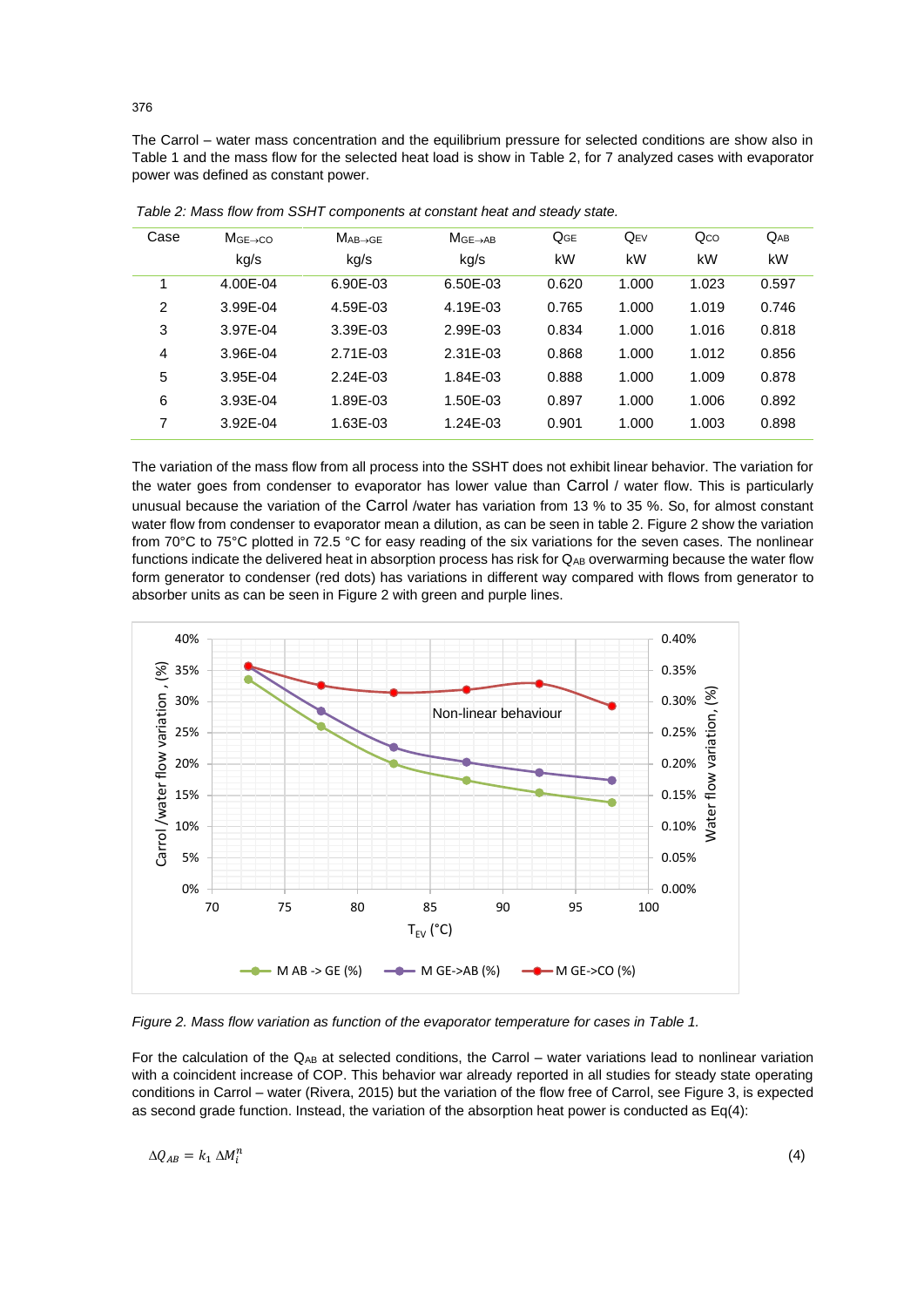

*Figure 3. COP and QAB variations as function of the Carrol – water flow variation for cases SSHT.*

Where  $k_1$  is a proportional factor and n is the power of the function, for the "i" flow variation. Similar behavior for COP is it expected Eq(5):

$$
\Delta COP = k_2 \Delta M_i^o
$$

Where  $k_2$  is other proportional factor and  $o$  is the power of this function.

The unexpected variation and the risk for the inhibition of the equilibrium operating conditions are show as a consequence of the great variation as function of flow of vapor from generator to condenser in the maximum point for the QAB variation and the maximum point on the COP variation into the Figure 3. The variation leads to great delivered heat in absorption process, as show in Figure 4. If the delivered heat from the absorber is not exchanged then that heat will entering to generator unit, at higher temperature value, and the equilibrium process will be affected in negative way: vapor generation would be stop and the absorption will be inhibited.





*Figure 4. Percentage variation for COP and QAB for the selected cases into a SSHT.*

(5)